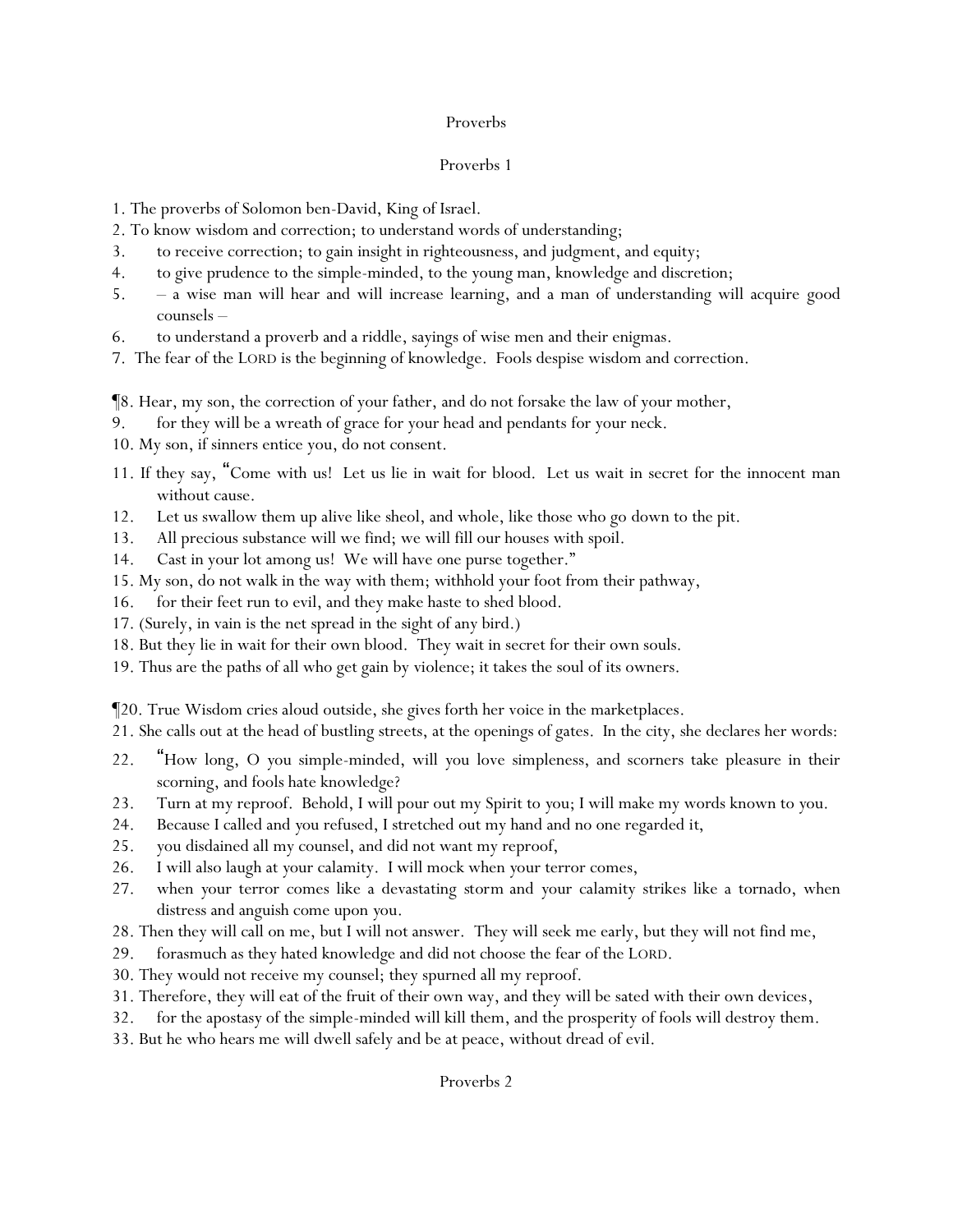1. My son, if you will receive my words, and treasure up my commandments with you,

- 2. inclining your ear to wisdom, *and* applying your heart to understanding –
- 3. yes, if you cry out for discernment *and* lift your voice for understanding,
- 4. if you look for her as for silver, and search for her as for hidden treasures,
- 5. then you will understand the fear of Jehovah, and find the knowledge of God.
- 6. For Jehovah gives wisdom; out of his mouth *come* knowledge and understanding.
- 7. He treasures up sound wisdom for the upright; *He is* a buckler to those who walk blamelessly,
- 8. guarding the paths of judgment, and keeping the way of His saints.
- 9. Then you will understand righteousness, and judgment, and equity every good pathway!
- 10. For wisdom will enter into your heart, and knowledge will be a delight to your soul.
- 11. Discretion will keep you, understanding will guard you,
- 12. delivering you from the evil way, from men who speak perverse things,
- 13. who forsake the paths of uprightness to walk in the ways of darkness,
- 14. who are glad to do evil they rejoice in perverse deeds of an evil man –
- 15. whose paths are twisted, and they are devious in their ways,
- 16. to deliver you from the strange woman, from the foreign woman who uses smooth words,
- 17. she who forsakes the husband of her youth, and forgets the covenant of her God.
- 18. Surely, her house goes down to death, and her ways, to the shades.
- 19. None who go in to her will return, and they will not attain to the paths of life.
- 20. So that you may walk in the way of good men, and keep the paths of the righteous.
- 21. For the upright shall dwell in the land, and the perfect shall remain in it.
- 22. But the wicked shall be cut off from the land, and the treacherous shall be rooted out of it.

- ¶1. My son, do not forget my law, and let your heart keep my commandments,
- 2. for they will add to you length of days, and years of life, and peace.
- 3. Do not let mercy and truth forsake you. Bind them upon your neck, write them on the tablet of your heart,
- 4. and find favor and good success in the sight of God and man.
- 5. Trust in the LORD with all your heart, and do not lean on your own understanding.
- 6. In all your ways acknowledge Him, and He will direct your paths.
- 7. Do not be wise in your own eyes. Fear the LORD, and depart from evil.
- 8. It will be a healing for your flesh, and a refreshing for your bones.
- 9. Honor the LORD with your substance and with the firstfruits of all your increase,
- 10. and your storehouses will be filled with plenty, and your winepresses will burst forth with new wine.
- 11. My son, do not despise the chastening of the LORD; neither be weary of His correction,
- 12. for whom the LORD loves, He corrects, even as a father the son in whom he delights.
- 13. Happy is the man who finds wisdom, and the man who obtains understanding.
- 14. Indeed, its merchandise is better than merchandise bought with silver, and its fruit is better than gold's.
- 15. It is more precious than rubies, and anything you desire cannot be compared to her.
- 16. Length of days is in her right hand; in her left hand are riches and honor.
- 17. Her ways are pleasant ways, and all her pathways are peace.
- 18. It is a tree of life for those who lay hold on it, and those who hold it tight will be happy.
- 19. The LORD, by wisdom, laid the foundation of the earth; he has set up the heavens by understanding;
- 20. By His knowledge, depths were broken open, and clouds drip dew.
- 21. My son, do not let them leave your sight keep sound wisdom and discretion,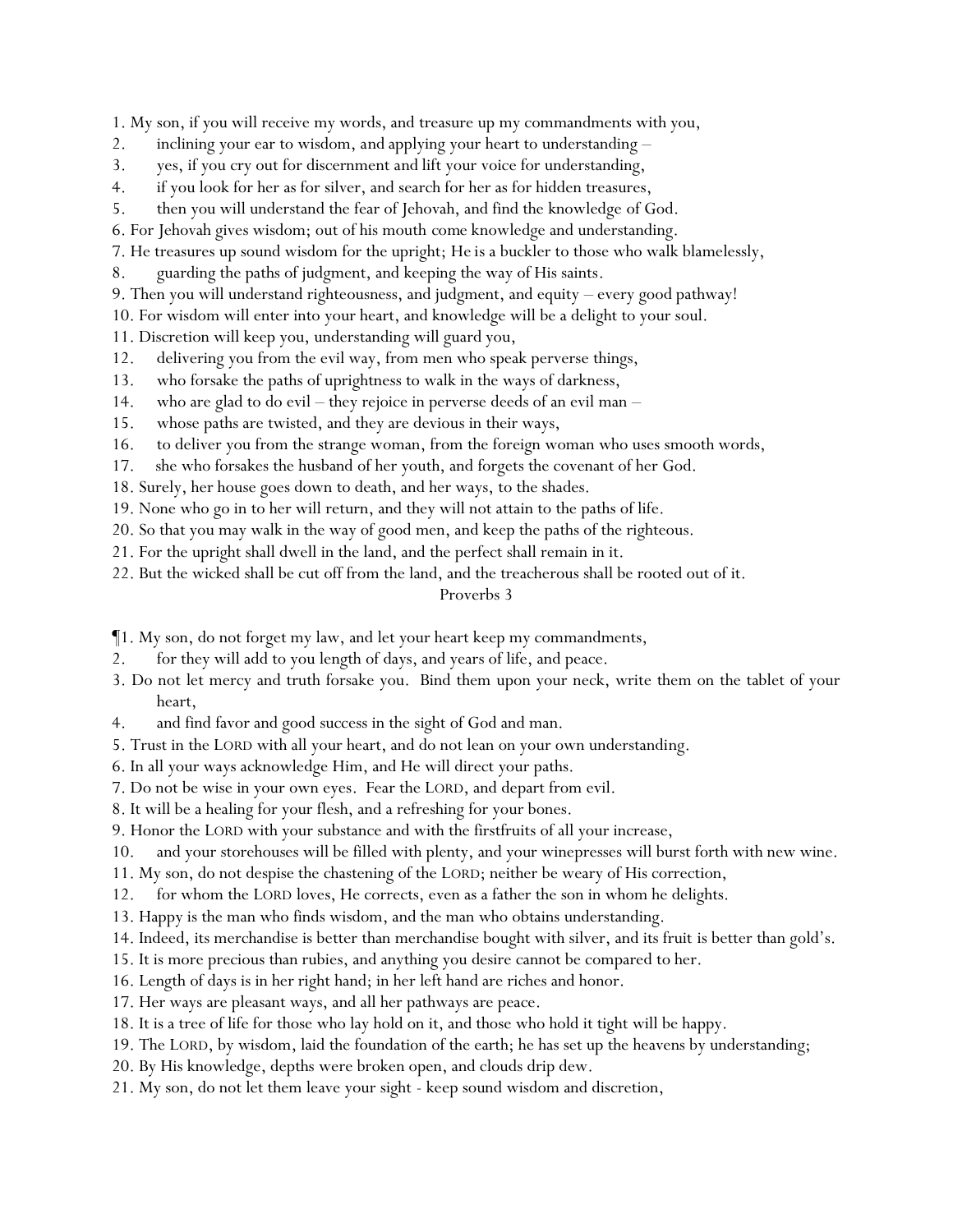- 22. and it will be life unto your soul and grace to your neck.
- 23. Then you will walk securely in your way, and your foot will not be injured.
- 24. When you lie down, you will not be in dread; when you lie down, your sleep will be sweet.
- 25. Do not be afraid of sudden dread or the destruction of the wicked when it comes,
- 26. for Jehovah will be with your confidence (against your stupidity), and He will keep your foot from captivity.
- 27. Do not withhold good from its owners when it is in your hands 'power to do so.
- 28. Do not say to your friends, "Leave and come back, and tomorrow I will give it", but it is there with you.
- 29. Do not devise evil against your friend or he who dwells securely beside you.
- 30. Do not strive with man without cause, when he has done you no harm.
- 31. Do not be envious of the violent man, and do not choose any of his ways.
- 32. For he who is devious is an abomination to Jehovah, but His fellowship is with the upright.
- 33. The curse of the LORD is on the house of the wicked, but He will bless the habitation of the righteous.
- 34. Though He will scorn the scorners, He will grant grace to the lowly.
- 35. The wise will inherit glory, but rebellious fools, dishonor.

#### Proverbs 4 (Aaron)

- ¶1. Yield, children, to a father's discipline, and incline your ear that you may become acquainted with understanding,
- 2. for I give *y*ou good instruction. Do not forsake my law!
- 3. When I was a tender son to my father, and an only son before my mother,
- 4. he instructed me, and said to me, "Let your heart hold fast to my words; keep my commandments and live.
- 5. Get wisdom! Get understanding! Do not forget, and do not turn away from the words of my mouth.
- 6. Do not forsake it and it will protect you. Love it and it will watch over you.
- 7. Wisdom is the principal thing; get wisdom! Yea, in all your getting, get understanding!
- 8. Esteem it, and it will exalt you. It will bring you honor when you embrace it.

9. It will put a wreath of grace on your head; it will bestow on you a glorious crown.

- 10. Listen, my son, and receive my words and the years of your life will be many.
- 11. Along the road of wisdom, I have guided you. I have led you along the pathways of righteousness.
- 12. When you walk, your step will not be hindered, and when you run, you will not stumble.
- 13. Seize upon instruction! Do not let go. Guard it, for it is your life.
- 14. On the path of the wicked, do not start, and do not go in the way of evil men.
- 15. Leave it alone. Do not pass over it. Turn aside from it and pass it by.
- 16. Indeed, they cannot sleep unless they have done evil. Sleep is taken from them unless they cause (someone) to stumble,
- 17. for they eat bread of wickedness, and wine of violent men, they drink.
- 18. But the pathway of the righteous is like a bright light, it goes and it shines, leading toward the established day.
- 19. The way of the wicked is like darkness; they do not know by what they are made to stumble.
- 20. My son, attend to my words. To my sayings, incline your ears.
- 21. Do not let them depart from your sight. Guard them in the midst of your heart,
- 22. for they are life to those who find them, and to all its flesh, healing.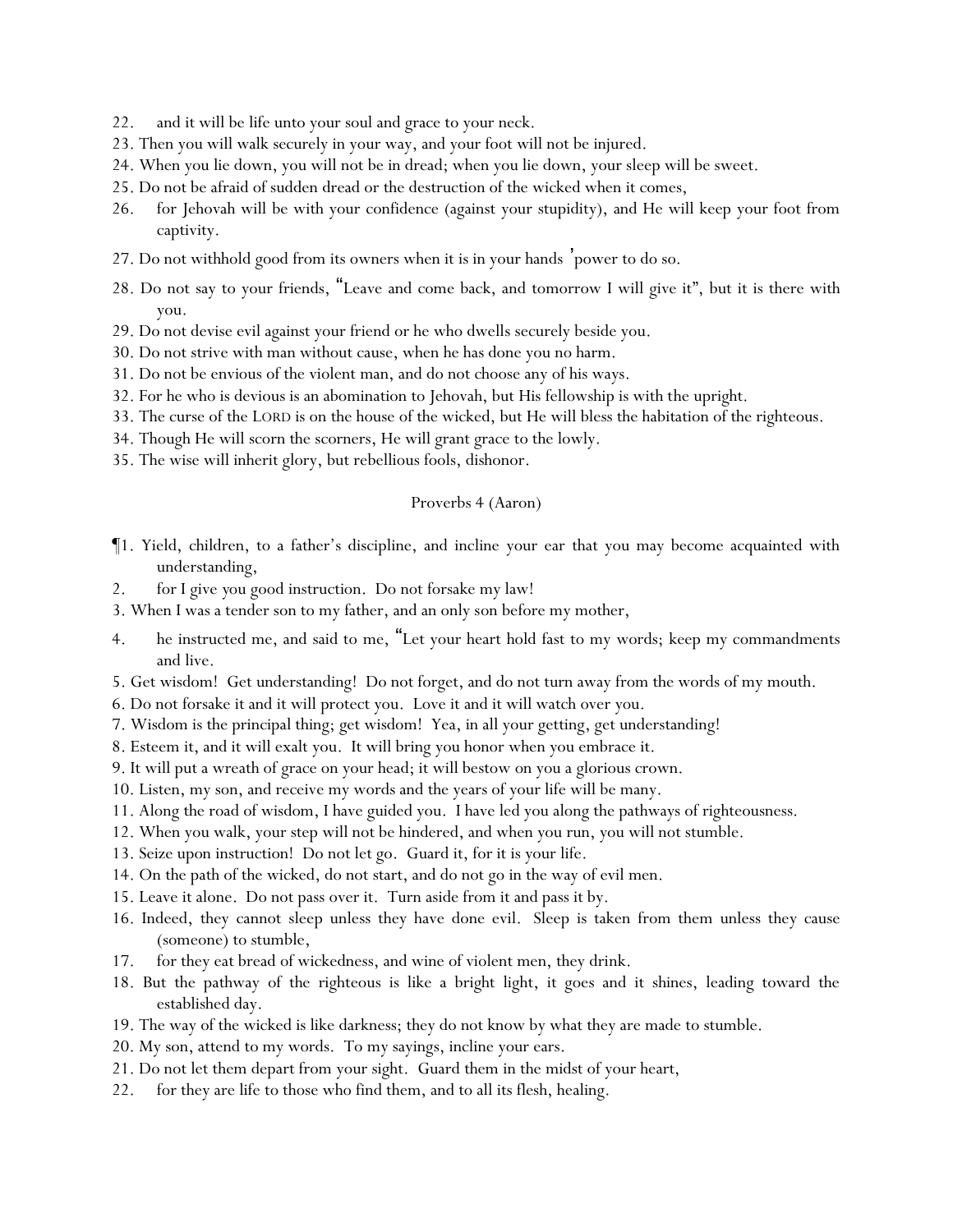23. Above all else, guard your heart, for out of it are the issues of life.

24. Put a froward mouth away from you , and perverse lips put far away from you.

25. Let your eyes look straight ahead, and your eyelids keep straight before you.

26. Smooth out the pathway for your foot, and let all your ways be established.

27. Do not turn to the right or left. Remove your foot from evil.

#### Proverbs 5

| $\P1.$           |  |  |  |
|------------------|--|--|--|
| 2.               |  |  |  |
| 3.               |  |  |  |
| $\overline{4}$ . |  |  |  |
| 5.               |  |  |  |
| 6.               |  |  |  |
| 7.               |  |  |  |
| $\bf 8$ .        |  |  |  |
| 9.               |  |  |  |
| $10. \,$         |  |  |  |
| 11.              |  |  |  |
| 12.              |  |  |  |
| 13.              |  |  |  |
| 14.              |  |  |  |
| 15.              |  |  |  |
| 16.              |  |  |  |
| 17.              |  |  |  |
| $18. \,$         |  |  |  |
| 19.              |  |  |  |
| 20.              |  |  |  |
| 21.              |  |  |  |
| 22.              |  |  |  |
| 23.              |  |  |  |

- ¶1.
- 2.
- 3.
- 4.
- 5.
- 6. 7.
- 8.
- 9.
- 10.
- 11.
- 12.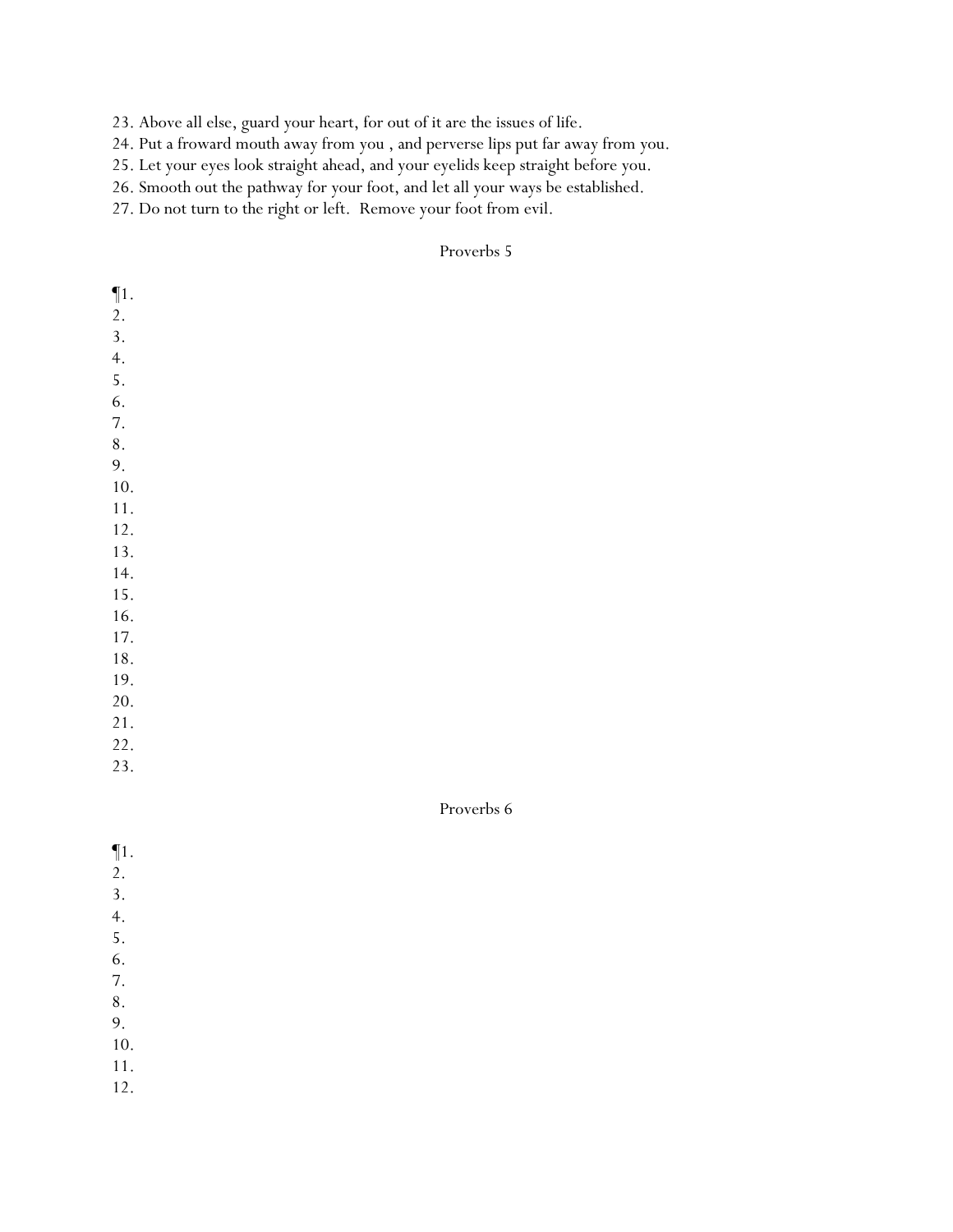| I | ۰. |  |
|---|----|--|
|   |    |  |

15.

16. These six things does Jehovah hate. Yea, seven are abominations to His soul:

17. an exalted appearance; a deceptive tongue; and hands that shed innocent blood;

- 18. a heart that engraves wicked thoughts; feet that hurry to run to evil;
- 19. a false witness that breathes out lies; and he who sows discord among brothers.
- 20.
- 21.

22.

23. For the commandment is a lamp, and the law is light, and reproofs of discipline are the way of life.

24.

25.

26. Indeed, by means of a whorish woman *a man is reduced* to a loaf of brea, and an adulteress hunts for the precious life.

27.

28.

29.

- 30.
- 31.
- 32.

33.

34.

35.

### Proverbs 7

### ¶1.

2. Keep my commandments, and live, and my law as the apple of your eye!

3.

- 4.
- 5.
- 6.
- 7.

8.

9.

- 10.
- 11.
- 12.

13. 14.

- 16.
- 17.
- 18.
- 19.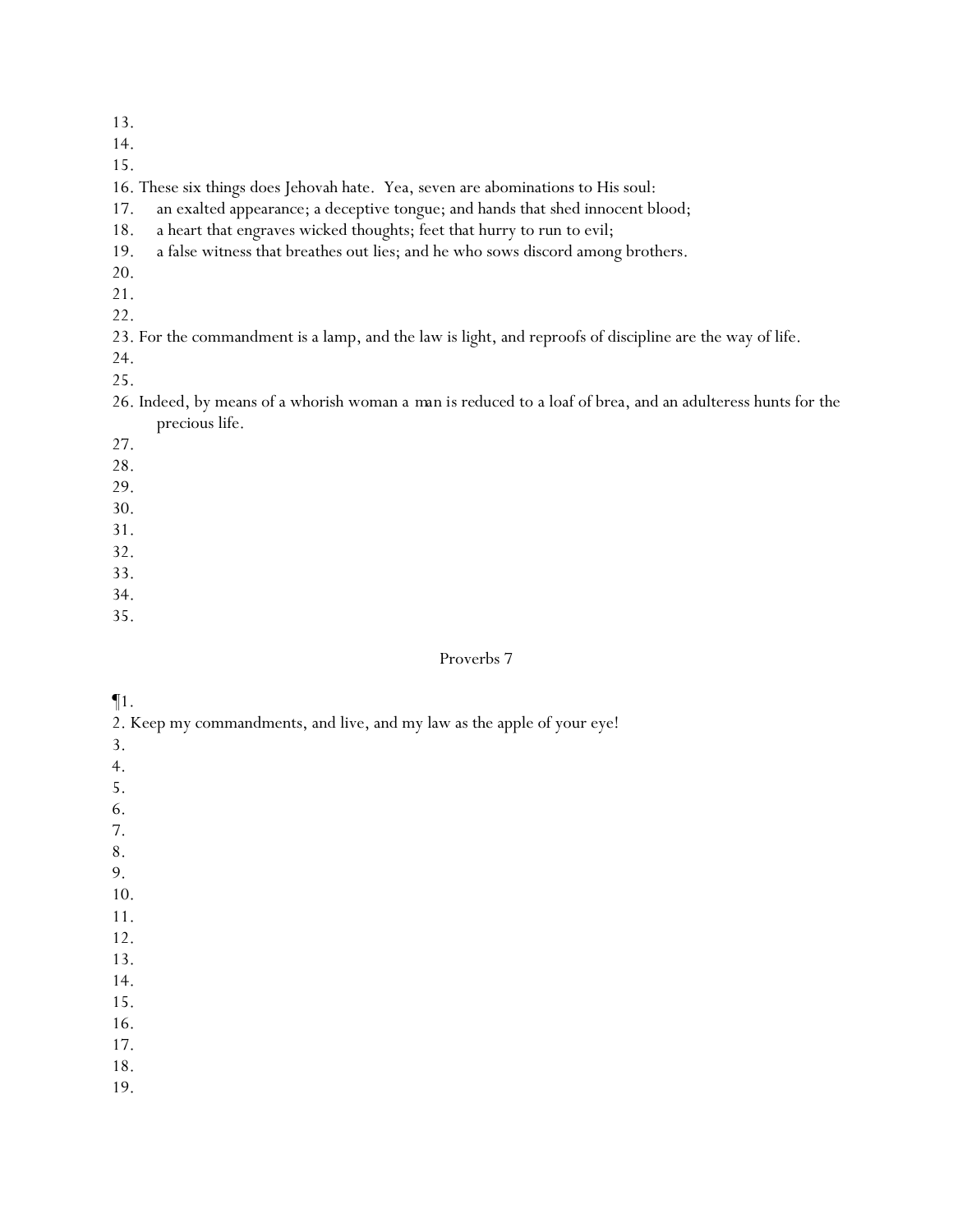- 20.
- 21.
- 22.
- 23.
- 24.
- 25.
- 26.
- 27.

- $\P$ 1. Does not wisdom call? And understanding give his<sup>1</sup> voice?
- 2. At the top of high places, along the road, at the crossroads, he stands.
- 3. Beside the gates, at the entrance of the cities, at the doors, he cries out,
- 4. "Unto *y*ou, O men, I call, and my voice is to the children of Adam.
- 5. Understand subtlety, *y*ou simpletons! And *y*ou fools, be of an understanding heart!
- 6. Listen! For I speak of excellent things, and from the opening of my lips *come* right things.
- 7. My mouth will speak truth, and wickedness is an abomination to my lips.
- 8. All the words of my mouth are in righteousness; there is nothing twisted or crooked in them.
- 9. All of them are right to the one who understands, and upright to those who find knowledge.
- 10. Receive my reproof and not silver, and knowledge rather than choice gold,
- 11. for wisdom is better than rubies, and all that is desirable cannot compare with her.
- 12. I, wisdom, dwell with prudence; I uncover knowledge of cunning ways.
- 13. The fear of the LORD is to hate evil. I hate pride, haughtiness, an evil manner, and a perverse mouth.
- 14. Counsel is mine, and sound wisdom. I am understanding. I have strength.
- 15. By me, kings rule, and rulers make righteous decrees.
- 16. By me, princes and nobles reign, and all who judge rightly.
- 17. I love those who love me, and those who seek me will find me.
- 18. Riches and honor are with me, enduring wealth and righteousness.
- 19. My fruit is better than gold, even pure gold, and my revenue better than choice silver.
- 20. I walk in the way of righteousness, in the midst of the paths of justice,
- 21. to cause those who love me to inherit substance; I will fill their storehouses.
- 22. The LORD created me the beginning of His way, the first of His works.
- 23. I was anointed from eternity, before the beginning, before earth existed.
- 24. I was brought forth when there were no depths *of the sea*, when there were no springs abounding with water.
- 25. Before the mountains were settled, before the hills, I was brought forth.
- 26. When He had not made the earth, and the open fields, and the first elements of the world,
- 27. when He prepared the heavens, I was there. When He decreed a circle on the face of the deep,
- 28. when He established the thin clouds above, when He made strong the fountains of the sea,
- 29. when He made His decree for the sea, that the waters should not disobey His word, when He decreed the foundations of the earth,
- 30. I was at His side, like a master workman, daily His great delight, always laughing in His presence,

<sup>&</sup>lt;sup>1</sup> The Hebrew word for wisdom is feminine, and so, it is referred to as "she". But since the Wisdom of God has now been revealed to be His pre-existent Son (1Cor. 1:24; see also in this chapter, vv. 22–36), it seems more appropriate to use a masculine pronoun.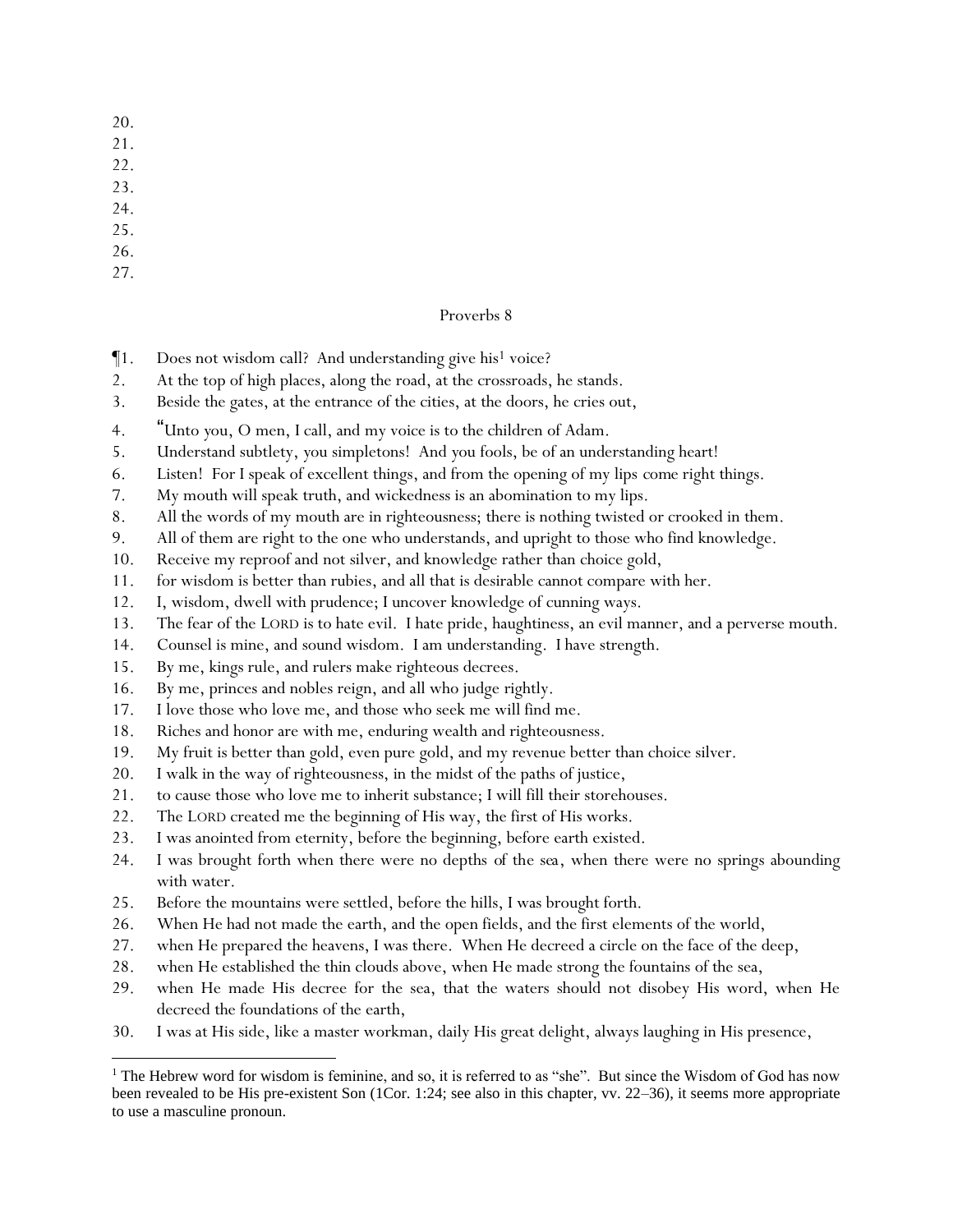31. rejoicing in the world, His earth; and my delights were with the sons of men.

32.

- 33.
- 34.

35. For he who finds me finds life and obtains favor from the LORD.

36. He who fails to come to me damages his own soul; all they that hate me love death.

#### Proverbs 9

¶ 1. Wisdom has built her house; she has hewn out her seven pillars.

2. She has slaughtered her beasts; she has mixed her wine; and she has set her table.

3. She has sent forth her maidens; she cries out from the highest places of the city,

4. "Whoever is unwise, let him turn in here." To him lacking understanding, she says,

- 5. "Come! Eat of my bread, and drink of the wine I have mixed.
- 6. Forsake the foolish, and live! And walk in the way of understanding!"
- 7.
- 8.
- 9.
- 10.
- 11.
- 12.
- 13.
- 14.
- 15.
- 16.
- 17.
- 18.

#### Proverbs 10

- ¶1.
- 2.
- 3.
- 4.
- 5.
- 6.
- 7. 8.
- 9.
- 10.

- 12.
- 13.
- 14.
- 15. 16.
-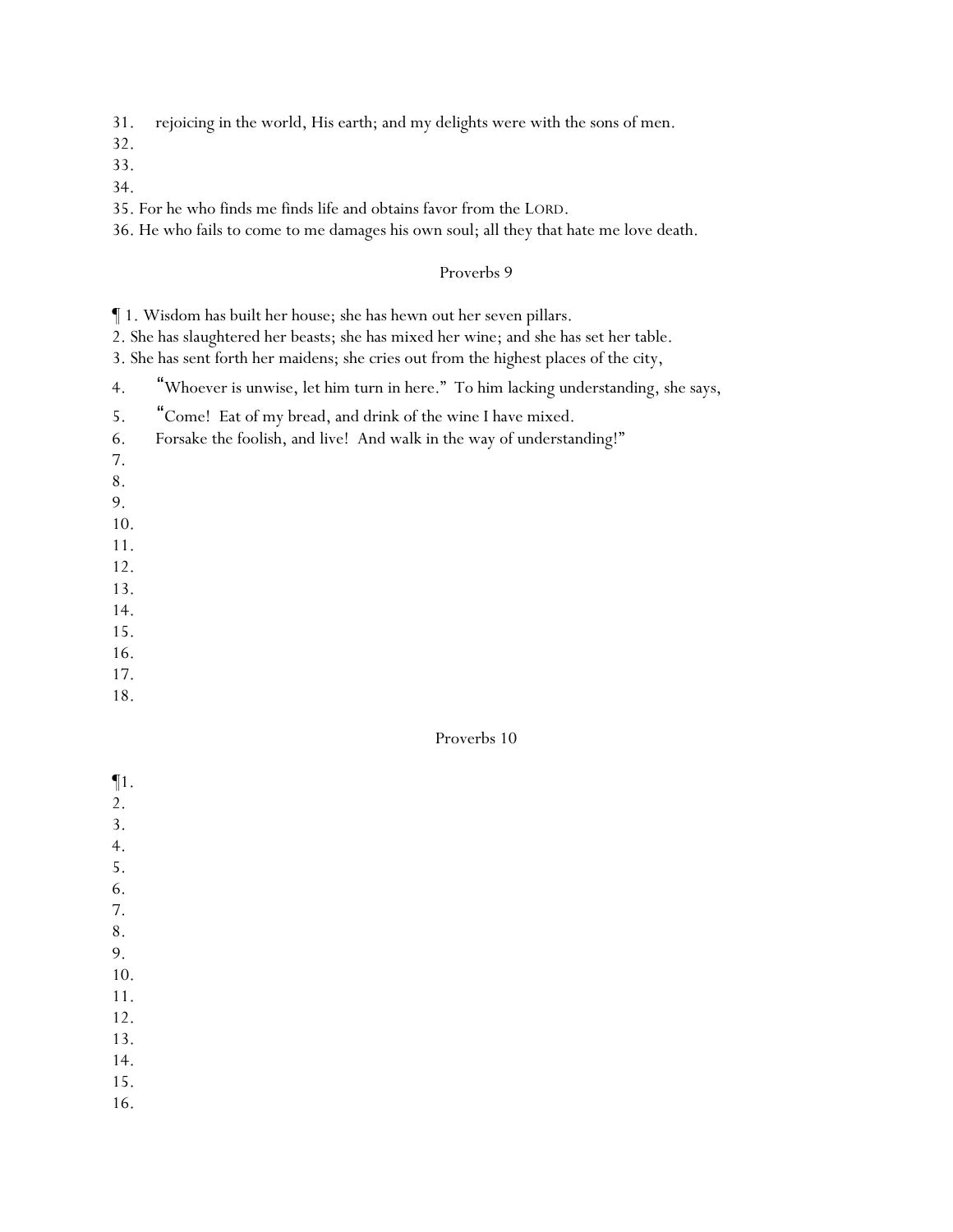- 18. He who hides hatred with lying lips, and he who utters slander, is a fool.
- 19.
- 20.
- 21.
- 22.
- 23.
- 24.
- 25.
- 26.
- 27.
- 28.
- 29.
- 30.
- 31.

32.

#### Proverbs 11

¶1.

- 2.
- 3.
- 4.
- 5.
- 6.
- 7. 8.
- 9.
- 10.
- 11.
- 12.

13.

#### 14. When there is no guidance, people fall, but safety is in a multitude of counsel.

- 15.
- 16.
- 17.
- 18.
- 19.
- 20.

### 21. Though hand join in hand, the wicked man shall not be unpunished, but the seed of righteous men shall be delivered.

22.

23.

24. There is one who scatters, and yet increases all the more; but another keeps back what is right, only to want.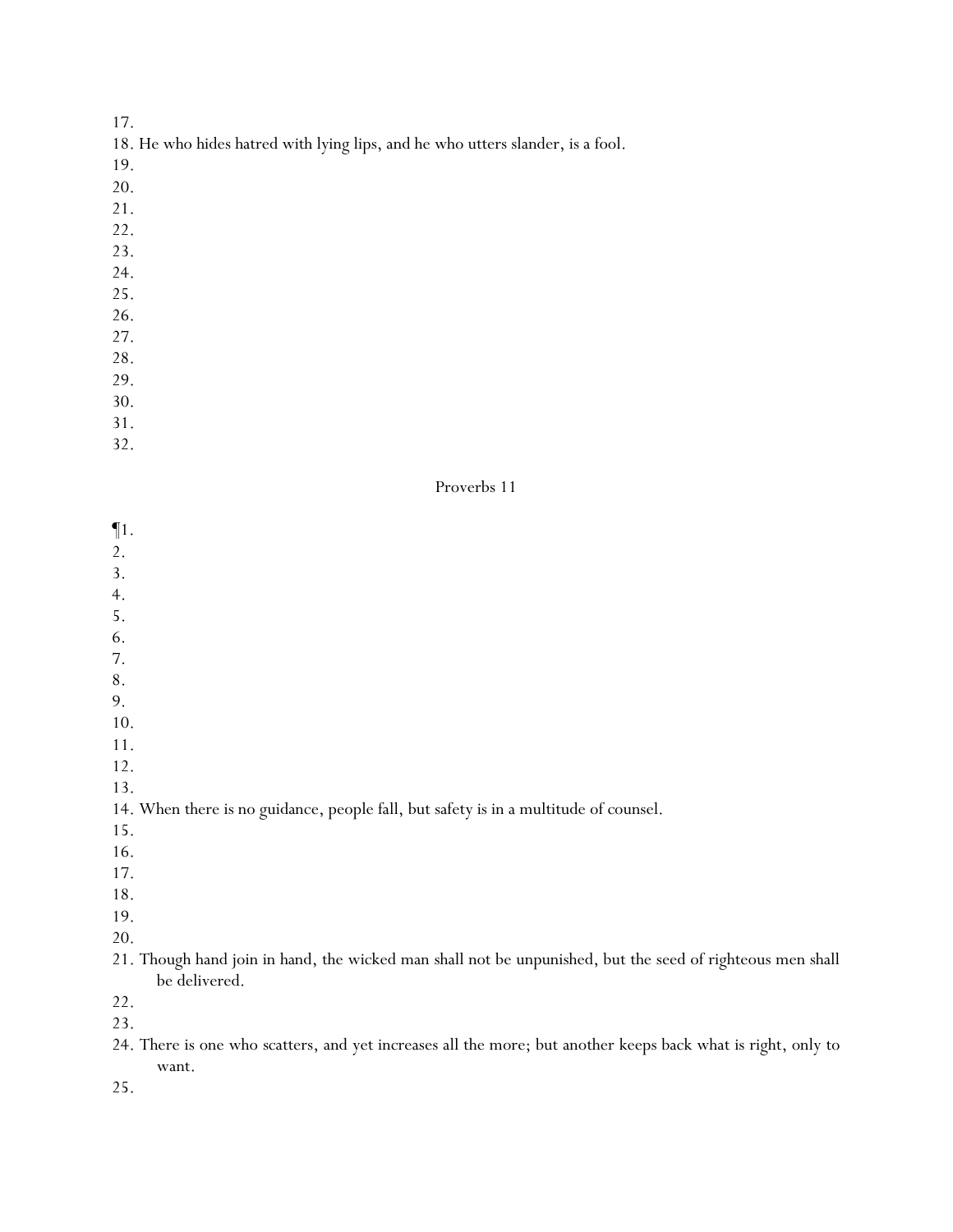- 26.
- 27.
- 28.
- 29.
- 30.
- 31.

### Proverbs 12

- 2. A good man elicits favor from the LORD, but *not* a man of wicked devices …?
- 3.
- 4.
- 5.
- 6.
- 7.
- 8.
- 9.

#### 10. The tender mercies of the wicked are cruel

- 11.
- 12.
- 13.
- 14.
- 15.

# 16. A fool is known in the day of his wrath, but a prudent man covers over an insult.

17.

# 18. A rash talker is like the stabbings of a sword, but the tongue of the wise is healing.

- 19.
- 20.
- 21.
- 22.
- 23.
- 24.
- 25.
- 26.
- 27.
- 28.

- ¶1.
- 2.
- 3.
- 4.
- 5.
- 6.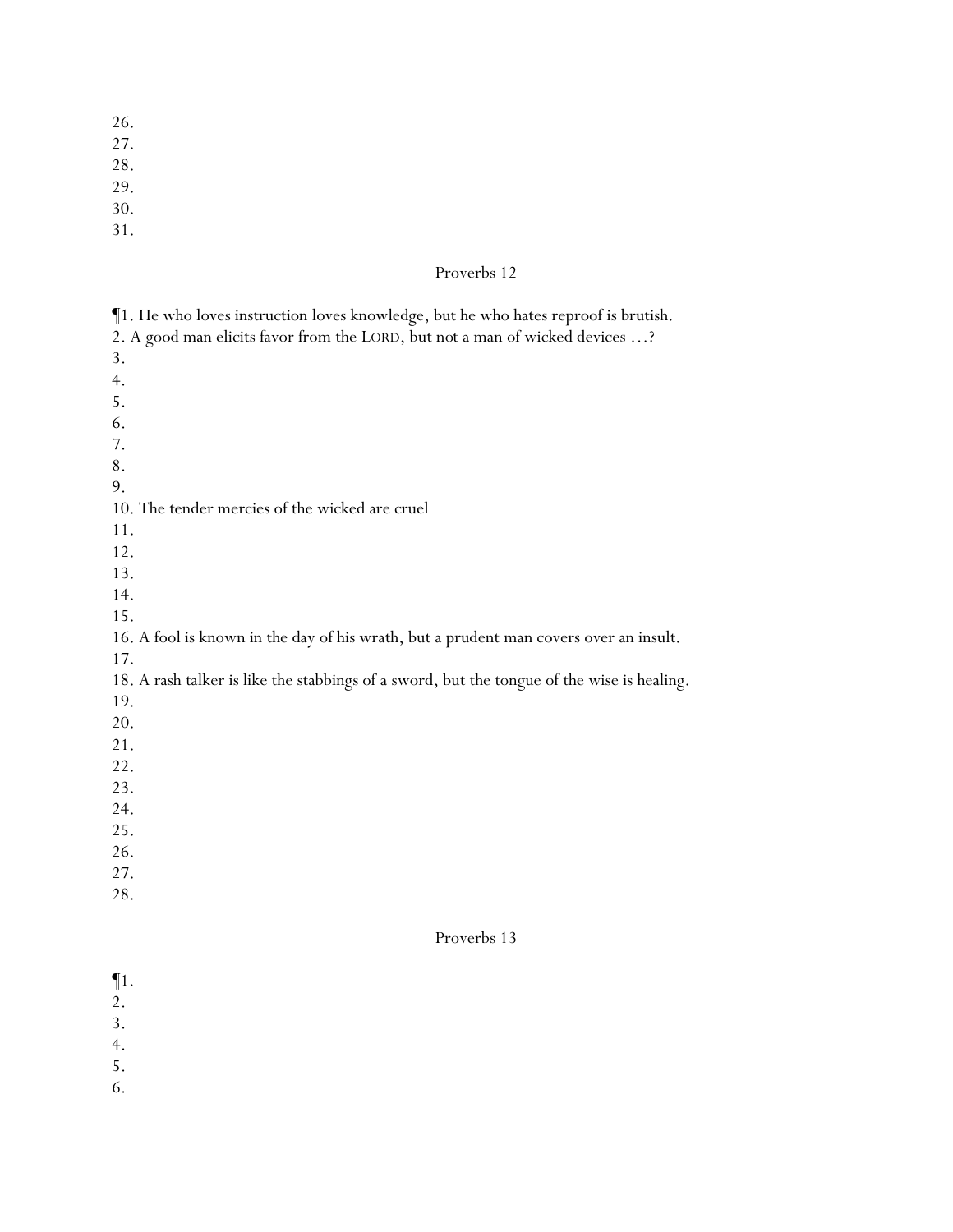7. 8. 9. 10. 11. 12. 13. 14. 15. 16. 17. 18. 19. 20. He who walks with the wise becomes wise, but a companion of fools shall suffer harm. 21. 22. 23.

24. He who spares his rod hates his son, but he loves him who diligently chastens him.

25.

| Proverbs 14 |  |
|-------------|--|
|-------------|--|

of death.

| $\P1.$                                                                        |
|-------------------------------------------------------------------------------|
| 2.                                                                            |
| 3.                                                                            |
| 4.                                                                            |
| 5.                                                                            |
| 6.                                                                            |
| 7.                                                                            |
| $8\,.$                                                                        |
| 9.                                                                            |
| $10.$                                                                         |
| 11.                                                                           |
| 12. There is a way that is right in the sight of man, but its end is the ways |
| 13.                                                                           |
| 14.                                                                           |
| 15.                                                                           |
| 16.                                                                           |
| 17.                                                                           |
| 18.                                                                           |
| 19.                                                                           |
| 20.                                                                           |
| 21.                                                                           |
| 22. mercy and truth                                                           |
| 23.                                                                           |
|                                                                               |
|                                                                               |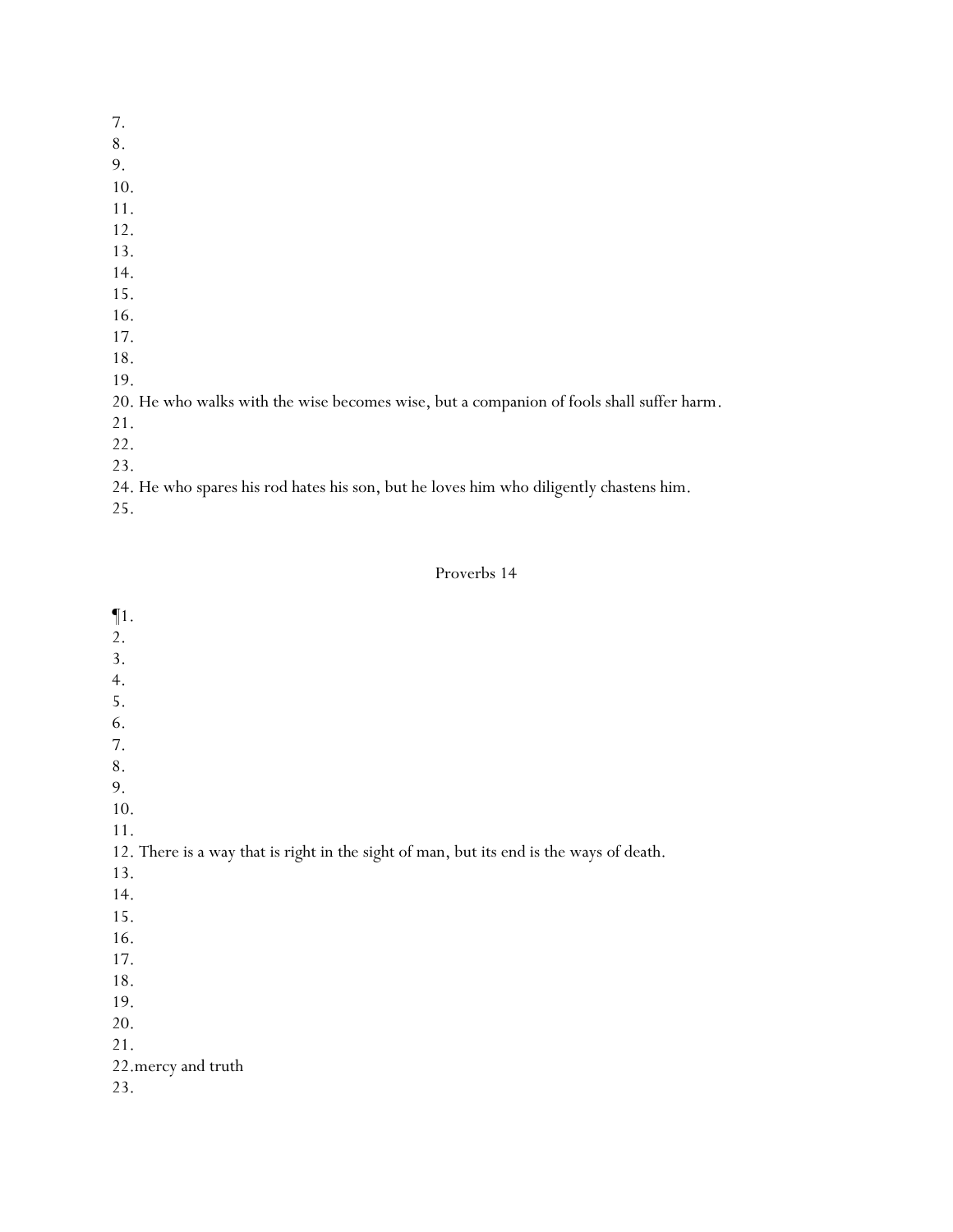| 24.                                                                                               |
|---------------------------------------------------------------------------------------------------|
| 25.                                                                                               |
| 26.                                                                                               |
| 27.                                                                                               |
| 28.                                                                                               |
| 29. The man who is slow to anger has great understanding, but he who is hasty exalts foolishness. |
| 30.                                                                                               |
| 31.                                                                                               |
| 32.                                                                                               |
| 33.                                                                                               |
| 34.                                                                                               |

| $\P1.$                                                                                                       |
|--------------------------------------------------------------------------------------------------------------|
| 2.                                                                                                           |
| 3.                                                                                                           |
| 4.                                                                                                           |
| 5.                                                                                                           |
| 6.                                                                                                           |
| 7.                                                                                                           |
| 8. The sacrifice of wicked men is an abomination to Jehovah, but the prayer of the righteous is His delight. |
| 9.                                                                                                           |
| 10.                                                                                                          |
| $11.$                                                                                                        |
| 12.                                                                                                          |
| 13.                                                                                                          |
| 14.                                                                                                          |
| 15.                                                                                                          |
| 16.                                                                                                          |
| 17.                                                                                                          |
| 18. A hot-tempered man stirs up strife, but he who is slow to anger causes strife to cease.                  |
| 19.                                                                                                          |
| 20.                                                                                                          |
| 21.                                                                                                          |
| 22.                                                                                                          |
| 23.                                                                                                          |
| 24.                                                                                                          |
| 25.                                                                                                          |
| 26.                                                                                                          |
| 27.                                                                                                          |
| 28.                                                                                                          |
| 29.                                                                                                          |
| 30.                                                                                                          |
| 31.                                                                                                          |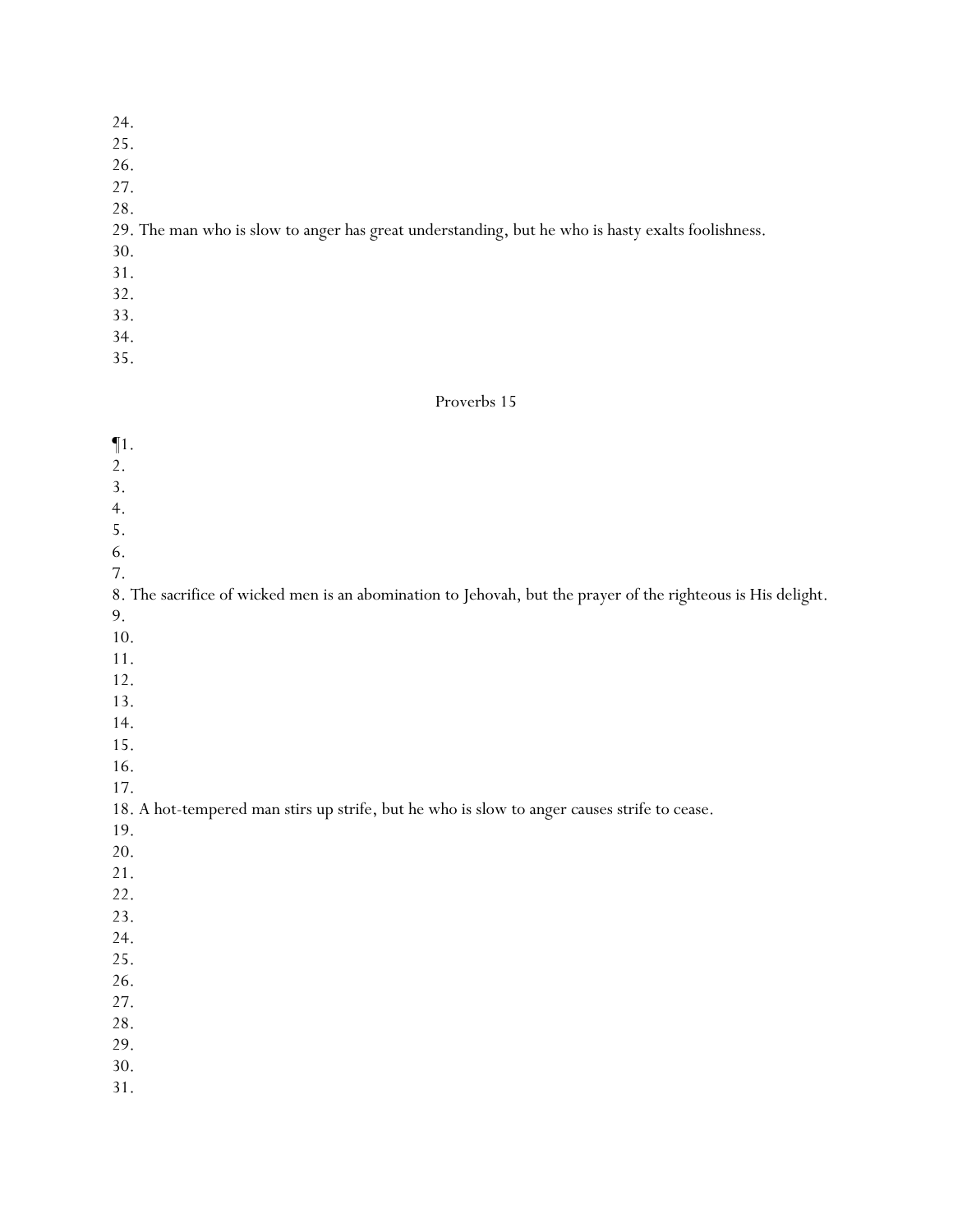33.

| $\P1.$                                                                                                    |
|-----------------------------------------------------------------------------------------------------------|
| 2.                                                                                                        |
| 3.                                                                                                        |
| 4.                                                                                                        |
| 5. Every haughty heart is an abomination to Jehovah; though hand join in hand, he shall be unpunished.    |
| 6. mercy and truth                                                                                        |
| 7.                                                                                                        |
| 8.                                                                                                        |
| 9.                                                                                                        |
| 10.                                                                                                       |
|                                                                                                           |
| 11.                                                                                                       |
| 12.                                                                                                       |
| 13.                                                                                                       |
| 14.                                                                                                       |
| 15.                                                                                                       |
| 16.                                                                                                       |
| 17.                                                                                                       |
| 18.                                                                                                       |
| 19.                                                                                                       |
| 20.                                                                                                       |
| 21.                                                                                                       |
| 22.                                                                                                       |
| 23.                                                                                                       |
| 24.                                                                                                       |
| 25. There is a way that is right in the sight of man, but its end is the ways of death.                   |
| 26.                                                                                                       |
| 27.                                                                                                       |
| 28.                                                                                                       |
| 29.                                                                                                       |
| 30.                                                                                                       |
| 31.                                                                                                       |
| 32. He who is slow to anger is better than a mighty man, and he who governs his spirit, thane who takes a |
| city.                                                                                                     |
| 33.                                                                                                       |
|                                                                                                           |
| Proverbs 17                                                                                               |
| $\P1.$                                                                                                    |
| 2.                                                                                                        |
| 3. A crucible for silver, and a smelting-pot for gold, but Jehovah tries hearts.                          |
| 4.                                                                                                        |
|                                                                                                           |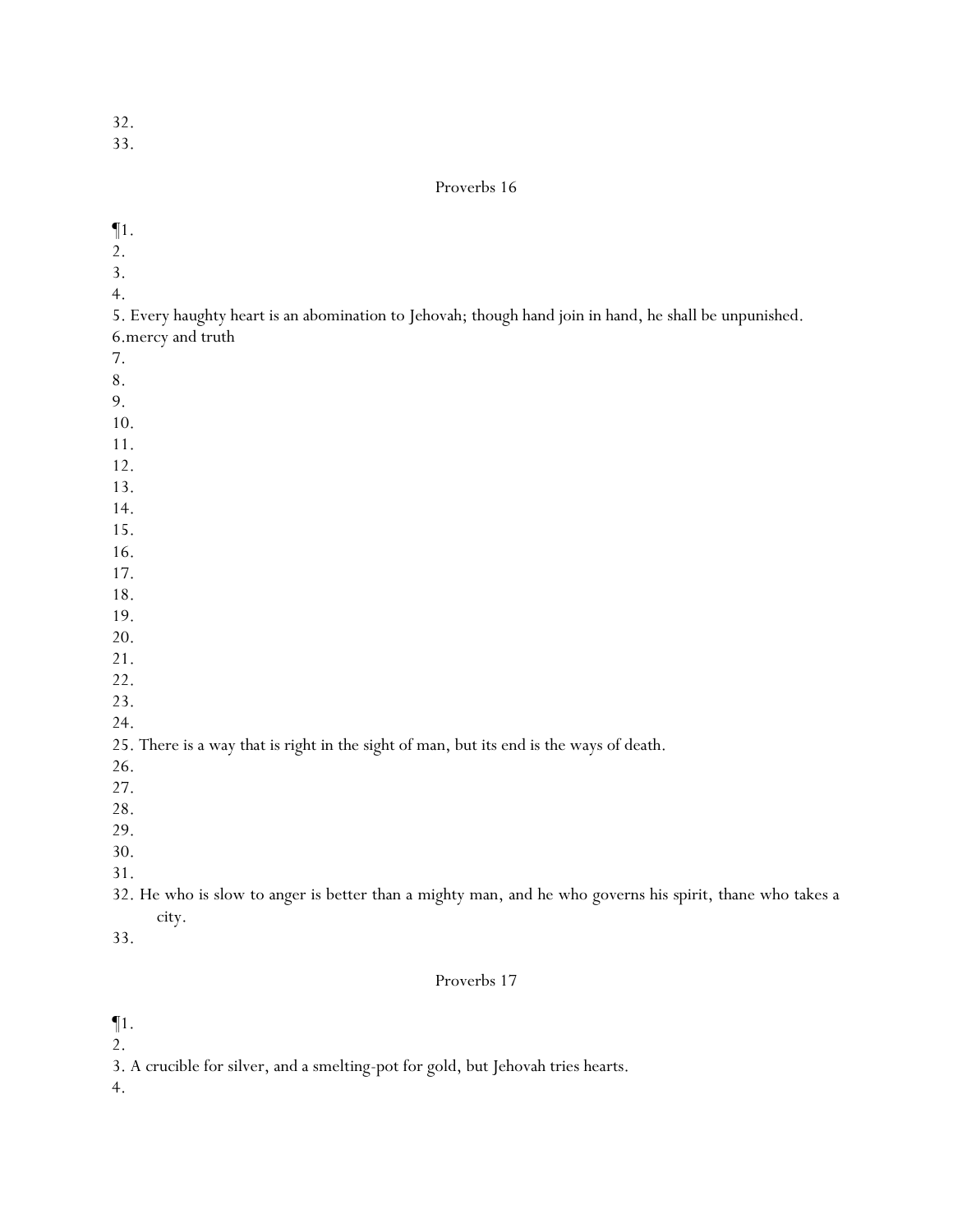- 6.
- 7.
- 8.
- 9.
- 10.
- 11. 12.
- 13.
- 14.
- 15.
- 16.
- 19.
- 20.
- 21.
- 22.
- 23.
- 24.
- 25. 26.
- 27.
- 28.

# Proverbs 18

- ¶1.
- 2.
- 3.
- 4.
- 5.
- 6.
- 7. 8.
- 9.
- 10.
- 11.
- 12.

13. He who responds to a matter before hearing it out, it is folly and shame to him.

14.

15. The heart of a prudent man gets knowledge, and the ear of wise men seeks out knowledge.

16.

17. He who *is* first with his cause *seems* right, but his fellow comes and searches him out.

18.

19. An offended brother is a strong city, with contentions like the bars of a castle.

20.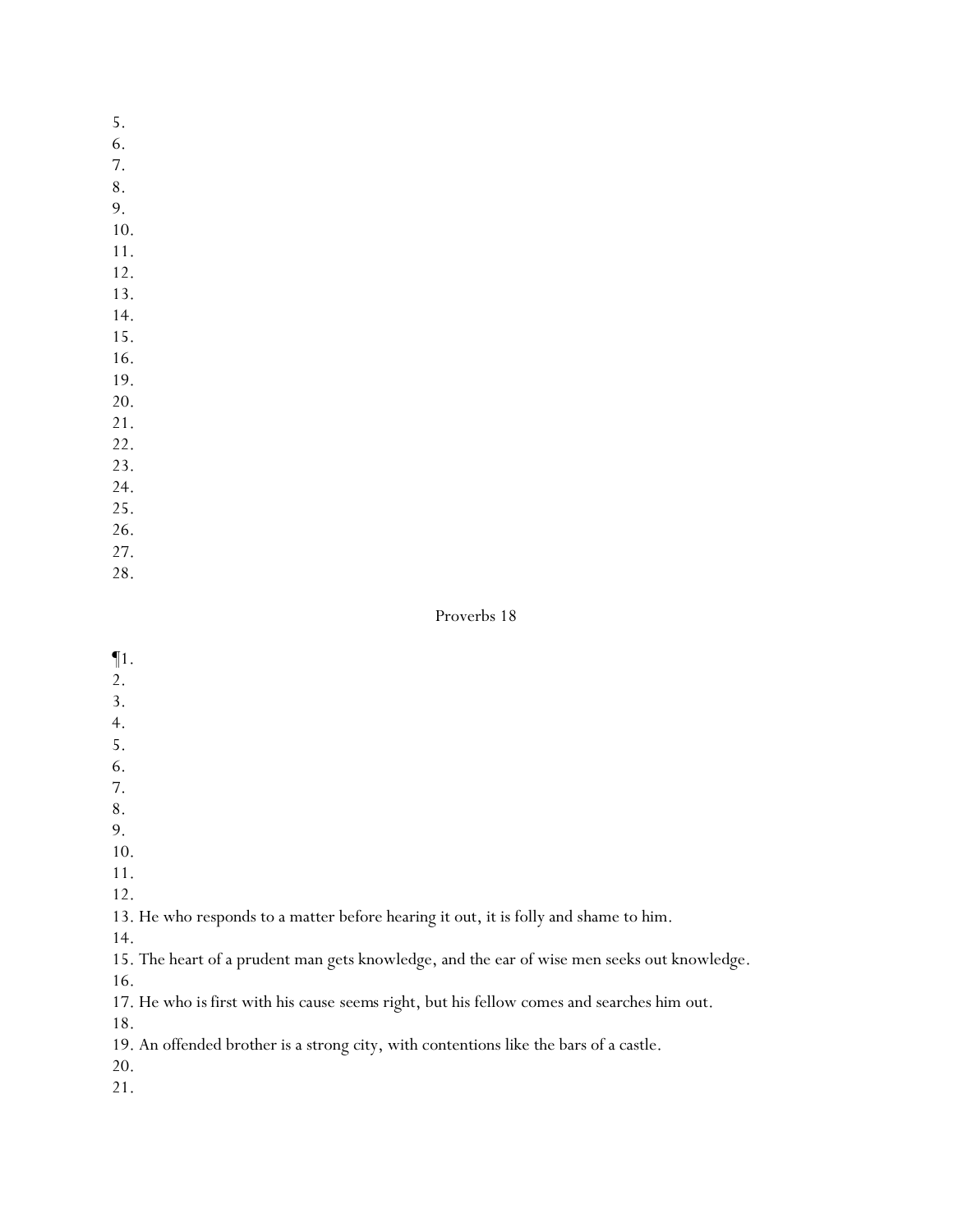22. He who finds a wife finds a good thing, and obtains favor from the LORD.

23.

24.

### Proverbs 19

¶1. Better is the poor who walks in his integrity than he who is perverse in his speech, for he is a fool. 2. Surely, it is not good for a soul to be without knowledge, and he who hurries with his feet is sinning. 3. 4. 5. 6. 7. 8. 9. 10. 11. A man's wisdom makes him slow to anger, and it is his glory to pass over a transgression. 12. 13. 14. 15. 16. 17. 18. 19. A man given to anger will bear punishment, for if you rescue him, you will have to do it again. 20. 21. 22. 23. 24. 25. 26. 27. 28. 29.

### Proverbs 20

|  |  |  |  |  |  |  |  | 1. Wine is an imitator, and strong drink is boisterous. |
|--|--|--|--|--|--|--|--|---------------------------------------------------------|
|--|--|--|--|--|--|--|--|---------------------------------------------------------|

2.

3. It is an honor for a man to cease from strife, but every fool will be exposed.

- 4.
- 5.
- 6.
- 7.
- 8.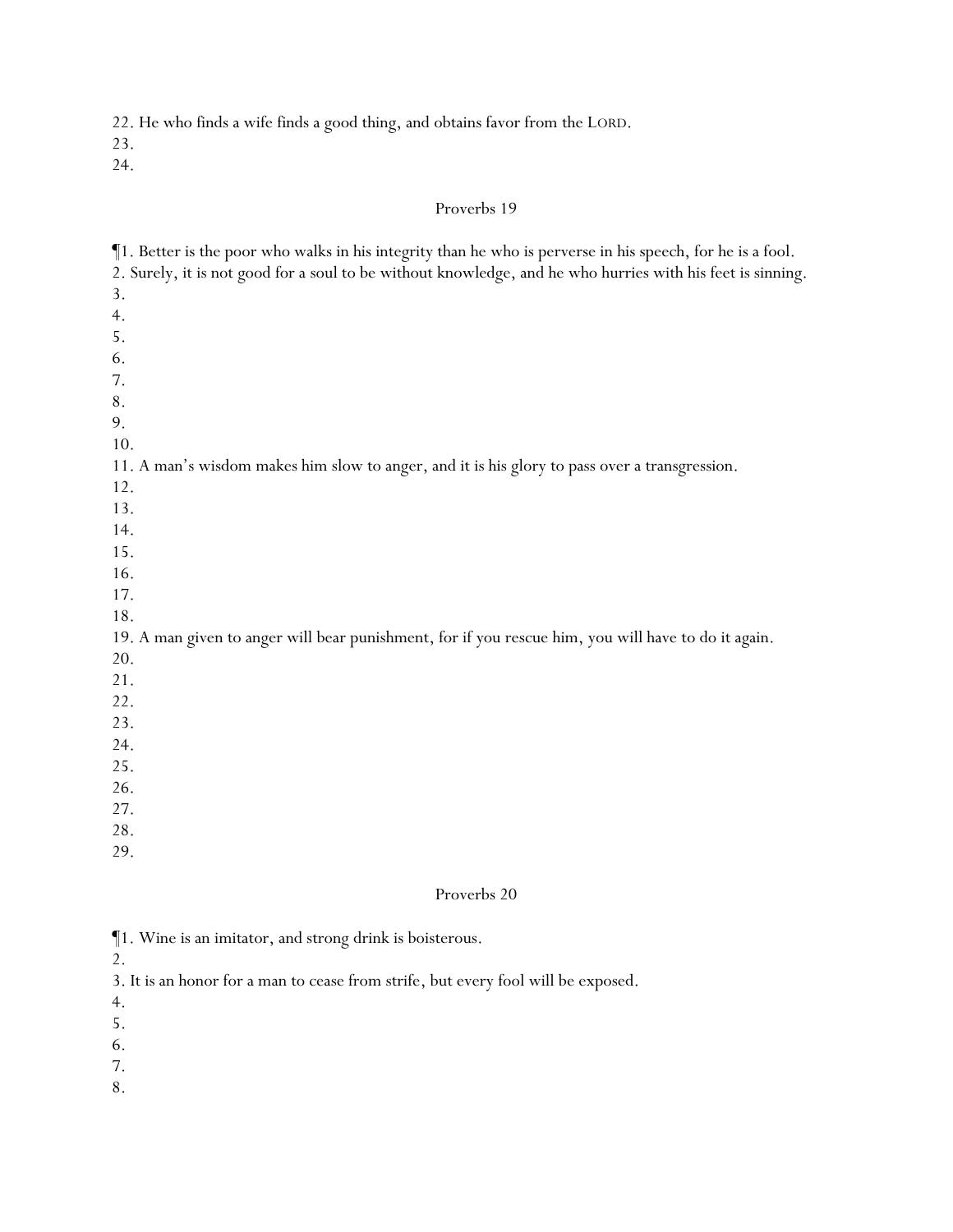- 10.
- 11.
- 12.
- 13.
- 14.
- 15.
- 16.
- 17. 18.
- 19.
- 20.
- 21.
- 22.
- 23.
- 24.
- 25.
- 26.
- 27.
- 28.mercy and truth
- 29.
- 30.

- ¶1.
- 2.
- 3.
- 4.
- 5.
- 6.
- 7.
- 8. 9.
- 10.
- 11.
- 12.
- 13.
- 14.
- 15.
- 16. A man who wanders out of the way of understanding shall settle down and remain in the congregation of shades.
- 17.
- 18.
- 19.
- 20.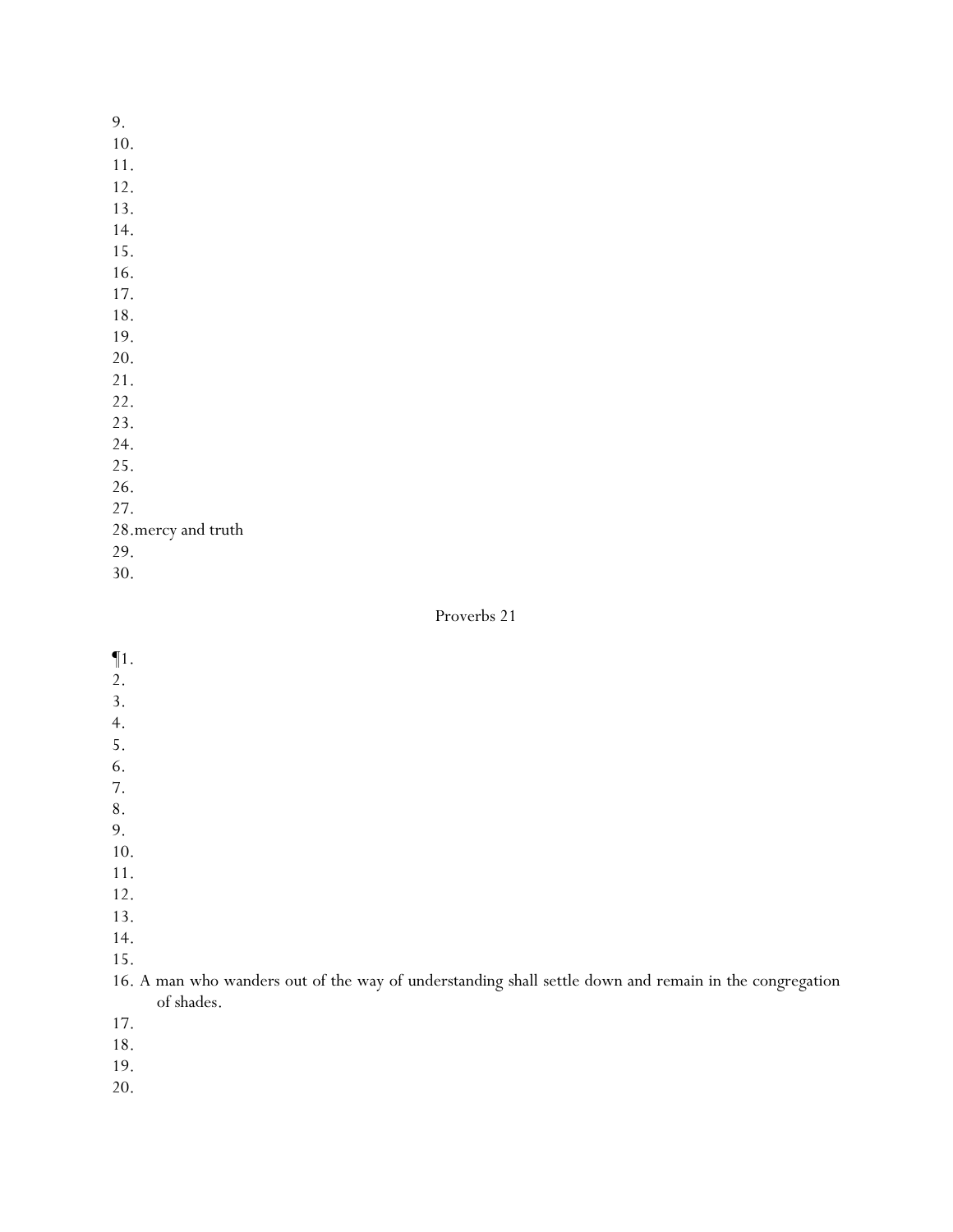- 21.
- 22.
- 23.

# 24. His name is scorner *who is* proud and haughty, acting in arrogant pride.

- 25.
- 26.
- 27.
- 28.
- 29.
- 30.

31. A horse is prepared for the day of battle, but salvation belongs to Jehovah.

| $\P1$ . |  |  |  |
|---------|--|--|--|
| 2.      |  |  |  |
| 3.      |  |  |  |
| 4.      |  |  |  |
| 5.      |  |  |  |
| 6.      |  |  |  |
| 7.      |  |  |  |
| 8.      |  |  |  |
| 9.      |  |  |  |
| 10.     |  |  |  |
| 11.     |  |  |  |
| 12.     |  |  |  |
| 13.     |  |  |  |
| 14.     |  |  |  |
| 15.     |  |  |  |
| 16.     |  |  |  |
| 17.     |  |  |  |
| 18.     |  |  |  |
| 19.     |  |  |  |
| 20.     |  |  |  |
| 21.     |  |  |  |
| 22.     |  |  |  |
| 23.     |  |  |  |
| 24.     |  |  |  |
| 25.     |  |  |  |
| 26.     |  |  |  |
| 27.     |  |  |  |
| 28.     |  |  |  |
| 29.     |  |  |  |
|         |  |  |  |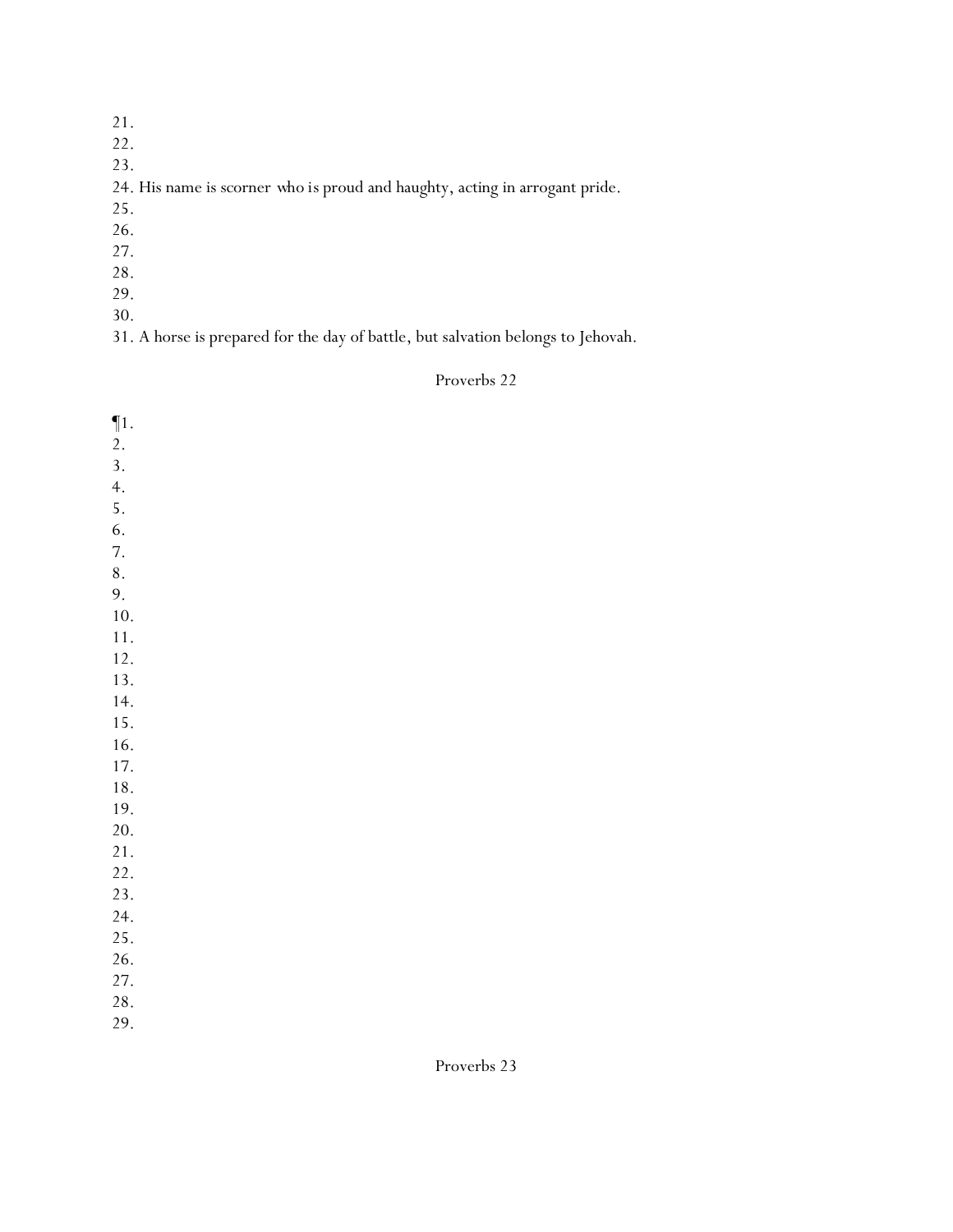¶1.

- 2.
- 3.
- 4.
- 5.
- 6. 7.
- 8.
- 9.
- 10.
- 11.
- 12.
- 13.
- 14.
- 15.
- 16. 17.
- 18.
- 19.
- 20.
- 21.
- 22.
- 23.
- 24.
- 25. 26.
- 27.
- 28.
- 29.
- 30.
- 31.
- 32.
- 33.
- 34.
- 35.

- $\P1$ .
- 2.
- 3.
- 4.
- 5.
- 6. Surely, with guidance you should make your war, for in much counsel is safety.
- 7.
- 8.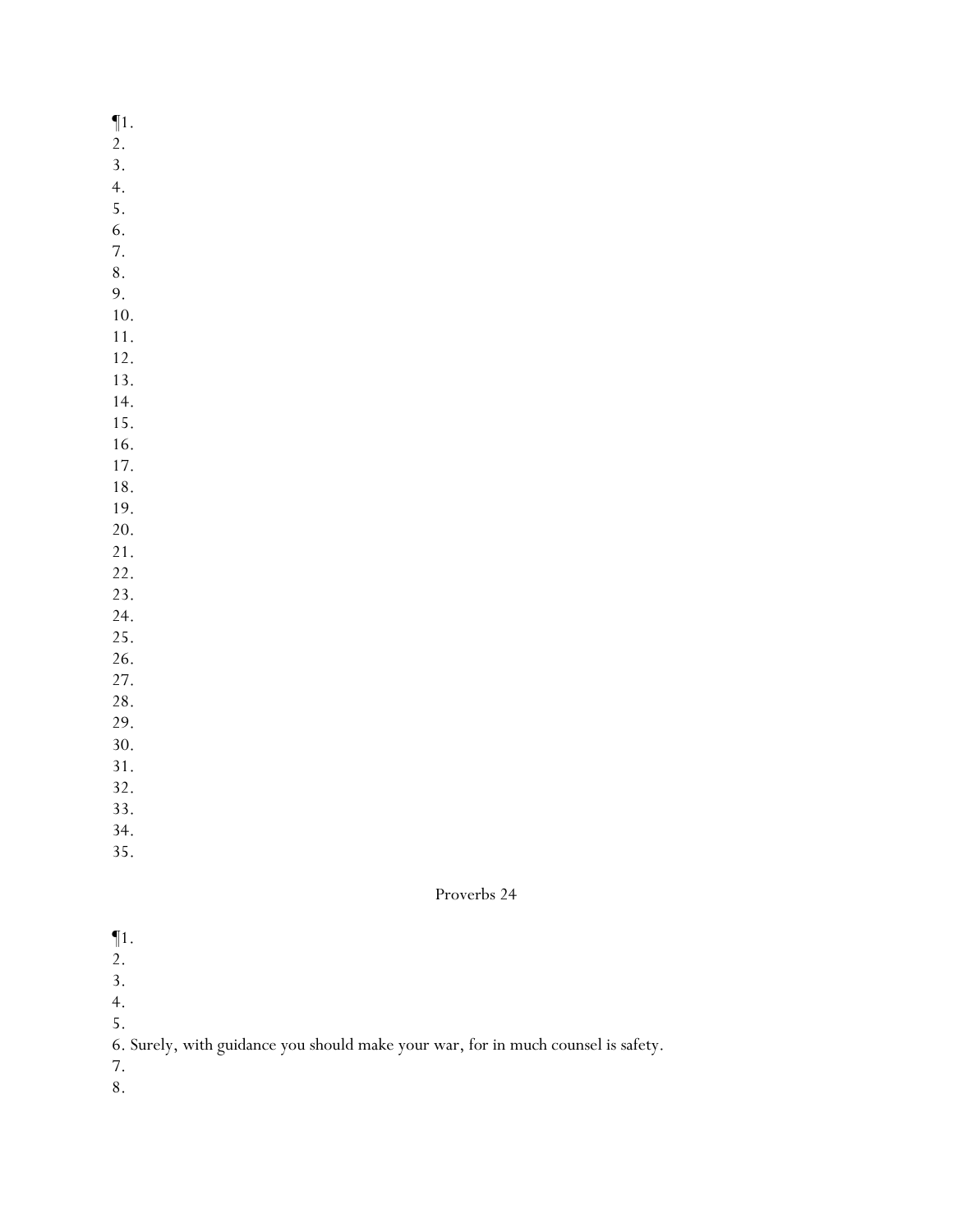10.

- 11.
- 12.
- 13.
- 14.
- 15.

16.Though a righteous man fall seven times, he rises *again*, but wicked men stumble into evil.

17. When your enemy falls, do not be glad, and when he stumbles, do not let your heart rejoice.

- 18.
- 19.
- 20.
- 21.
- 22.
- 23.
- 24. 25.
- 26.
- 27.
- 28.
- 29.
- 30.
- 31.
- 32.
- 33.
- 34.

### Proverbs 25

- ¶1.
- 2. It is the glory of God to conceal a thing, and it is the honor of kings to search it out.
- 3.
- 4.
- 5.
- 6.
- 7.
- 8.
- 9.
- 10.

# 11. A word spoken at the right moment is like apples of gold in a setting of silver.

- 12.
- 13.
- 14.
- 15.
- 16.
- 17.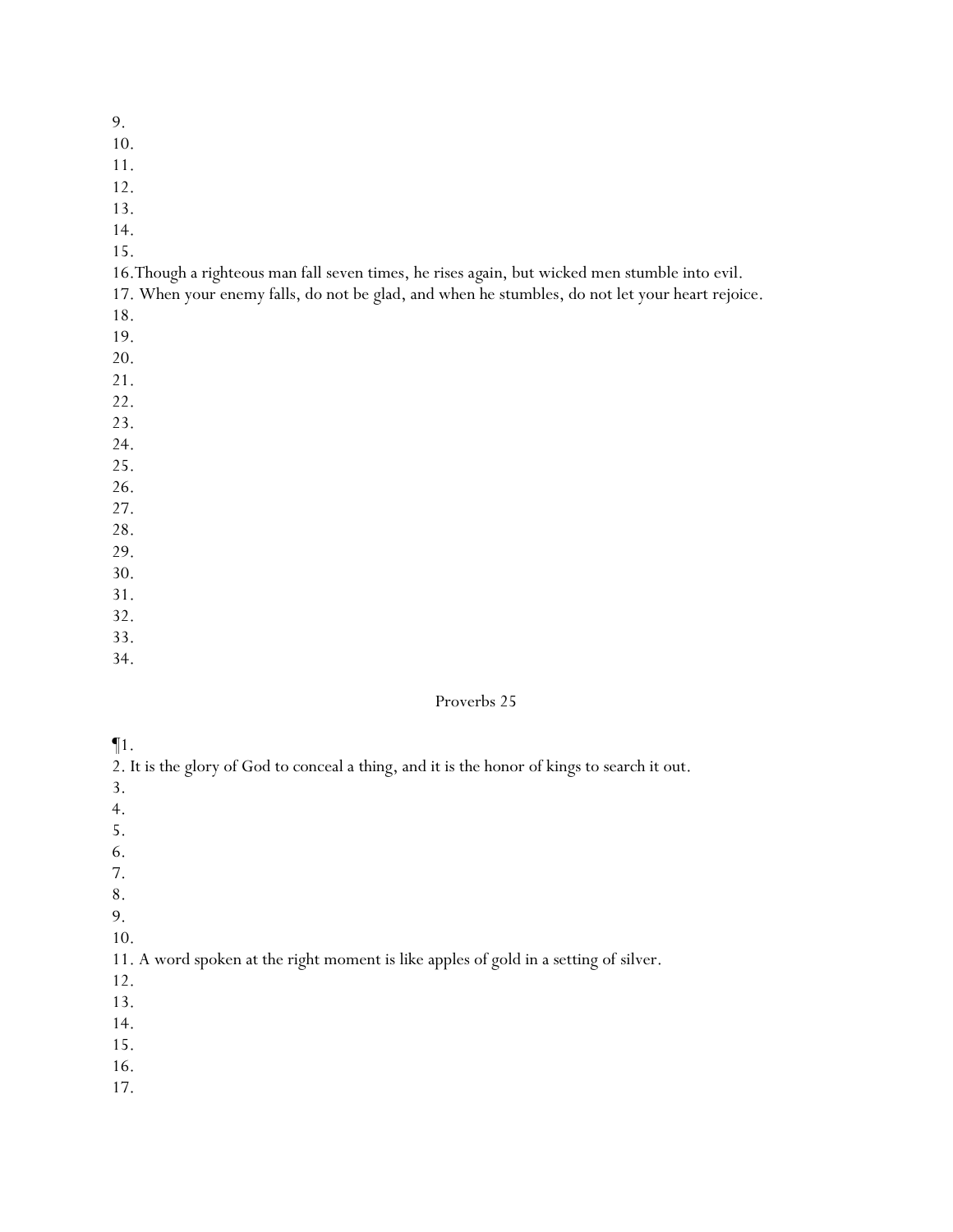- 18.
- 19.
- 20.

21. If someone who hates you is hungry, give him food to eat, and if he is thirsty, give him water to drink.

- 22.
- 23.
- 24.
- 25.
- 26.
- 27.
- 28.

#### Proverbs 26

¶1. 2. 3. 4. Do not answer a fool according to his folly, lest you be like him yourself. 5. Answer a fool according to his folly, lest he be wise in his own eyes. 6. 7. The legs of a lame man are unequal<sup>2</sup>; so is a parable in the mouth of fools. 8. 9. 10. 11. 12. 13. 14. 15. 16. 17. 18. 19. 20. 21. 22. 23. 24. 25. When his voice is gracious, put no trust in him, for there are seven abominations in his heart! 26. 27.

28. A lying tongue hates those who are harmed by it, and a flattering mouth leads to stumbling.

Proverbs 27

<sup>2</sup> Or, weak.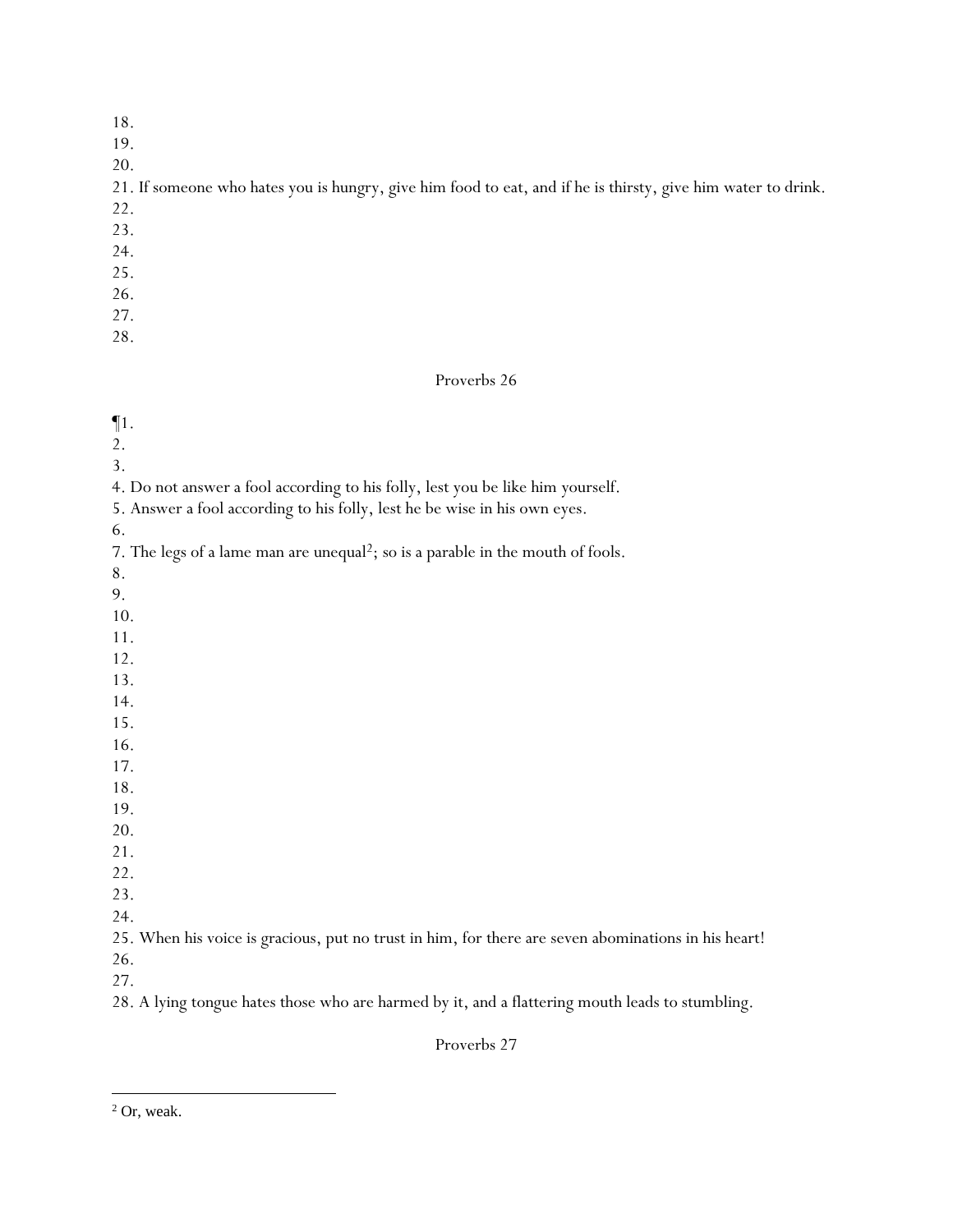# ¶1.

2.

| 3. A stone is heavy, and sand is weighty, but a fool's anger is heavier than them both. |  |  |
|-----------------------------------------------------------------------------------------|--|--|
|                                                                                         |  |  |

- 5.
- 6.
- 7.
- 8.
- 9.
- 10.
- 11.
- 12.
- 13.
- 14.
- 15.
- 16.

# 17. As iron sharpens iron, so a man sharpens the countenance of his friend.

- 18.
- 19.
- 20.
- 21.
- 22.
- 23.
- 24.
- 25.
- 26.
- 27.

### Proverbs 28

- ¶1.
- 2.
- 3.
- 4.
- 5.
- 6.
- 7. 8.

# 9. He who turns his ear away from hearing the law, even his prayer is an abomination.

- 10.
- 11.

12.

13. He who conceals his transgressions shall not prosper, but whoever confesses and forsakes them shall have mercy

14.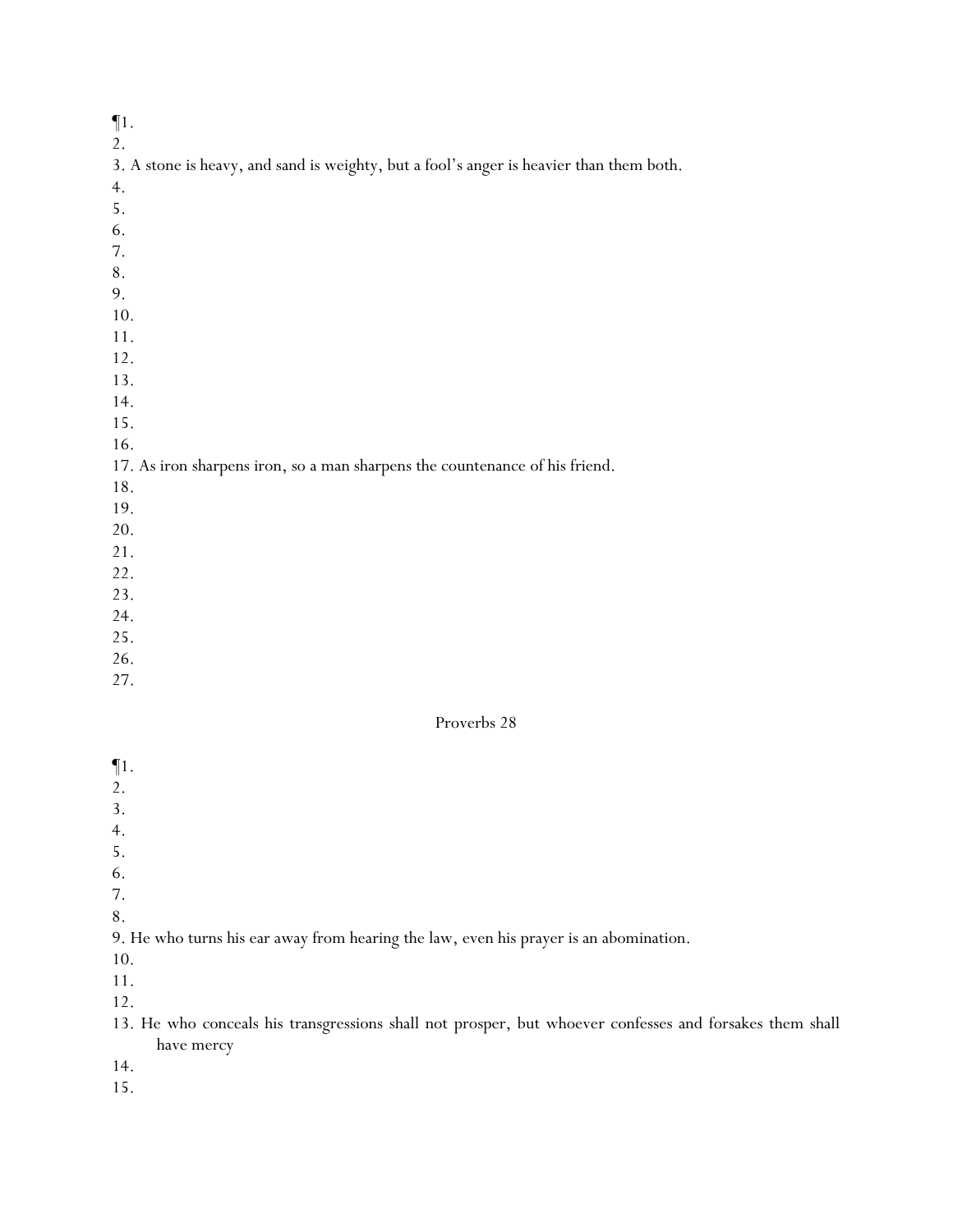- 16.
- 17.
- 18.
- 19.
- 20.
- 21.
- 22.
- 23.
- 24.
- 25. 26.
- 27.
- 28.
- 

### Proverbs 29

| $\P1$ .                                                                                       |
|-----------------------------------------------------------------------------------------------|
| 2.<br>3.                                                                                      |
|                                                                                               |
| 4. terumah                                                                                    |
| 5.                                                                                            |
| 6.                                                                                            |
| 7.                                                                                            |
| $8\,$                                                                                         |
| 9.                                                                                            |
| 10.                                                                                           |
| $11.$                                                                                         |
| 12.                                                                                           |
| 13.                                                                                           |
| 14.                                                                                           |
| 15.                                                                                           |
| 16.                                                                                           |
| 17.                                                                                           |
| 18. Where there is no vision, the people are unrestrained, but he who keeps the law is happy. |
| 19.                                                                                           |
| 20.                                                                                           |
| 21.                                                                                           |
| 22.                                                                                           |
| 23.                                                                                           |
| 24.                                                                                           |
| 25.                                                                                           |
| 26.                                                                                           |
|                                                                                               |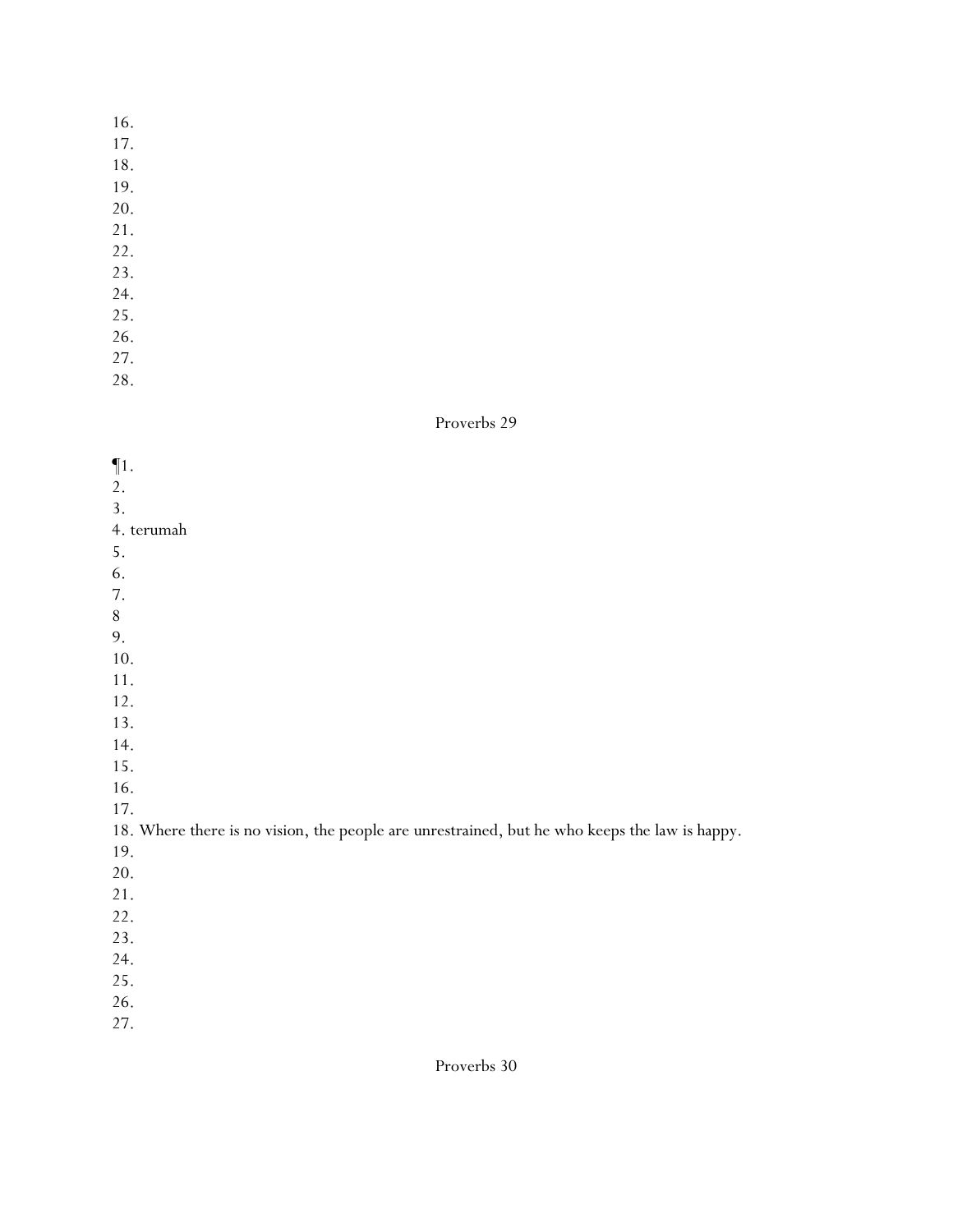¶1.

2.

3.

- 4. . . . . Who has established all the ends of the earth? What is His name? And what is His Son's name? Surely you know!
- 5. Every saying of Jehovah is pure. He is a shield to those who take refuge in Him.

6.

- 7.
- 8. Take vanity and lying far from me! Give me neither poverty nor riches. Provide for me my necessary food,
- 9. lest I be full, and deny *you*, and think, "Who is Jehovah?" or lest I be impoverished and steal, and take the name of my God *in vain*.

10.

- 11.
- 12. There is a generation that are clean in their own eyes, but they have not been washed from their filthiness.
- 13. There is a generation oh, how haughty are their eyes, and lifted up, their eyelids!

14.

- 15.
- 16.
- 17.
- 18.
- 19. 20.
- 21.
- 22.
- 23.
- 24.
- 25.
- 26.
- 27.
- 28.
- 29.
- 30.
- 31.
- 32.
- 33. For as the churning of milk produced curds, and the wringing of the nose produces blood, so the pressing of anger produces strife.

### Proverbs 31

¶1.

- 2.
- 3.
- 4.
- 5.